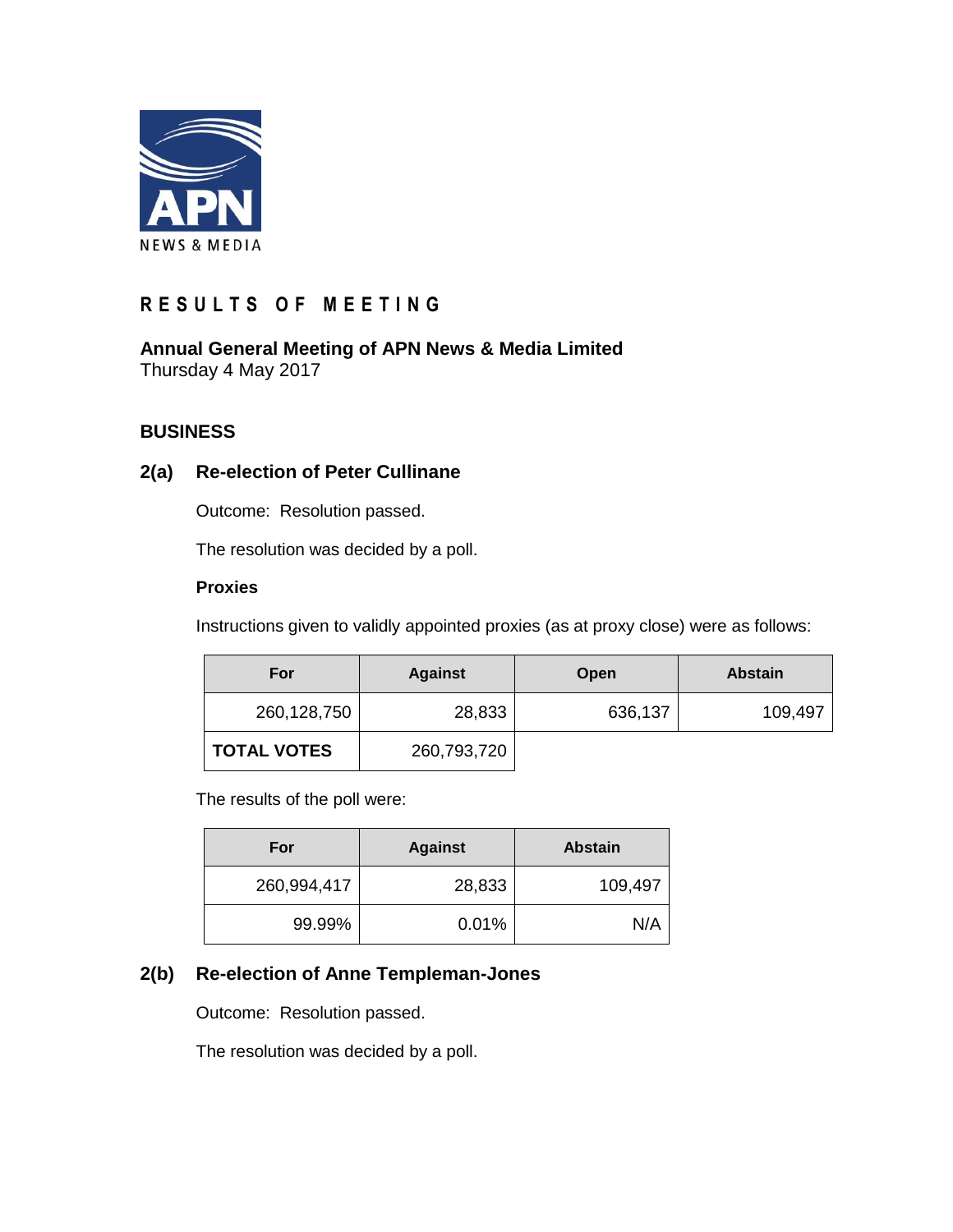#### **Proxies**

Instructions given to validly appointed proxies (as at proxy close) were as follows:

| For                | <b>Against</b> | Open    | <b>Abstain</b> |
|--------------------|----------------|---------|----------------|
| 255,208,752        | 4,958,590      | 629,778 | 106,097        |
| <b>TOTAL VOTES</b> | 260,797,120    |         |                |

The results of the poll were:

| For         | <b>Against</b> | <b>Abstain</b> |
|-------------|----------------|----------------|
| 256,068,060 | 4,958,590      | 106,097        |
| 98.10%      | 1.90%          | N/A            |

### **3. Remuneration Report**

Outcome: Resolution passed.

The resolution was decided by a poll.

#### **Proxies**

Instructions given to validly appointed proxies (as at proxy close) were as follows:

| For                | <b>Against</b> | Open    | <b>Abstain</b> |
|--------------------|----------------|---------|----------------|
| 241,864,342        | 17,119,390     | 617,516 | 994,316        |
| <b>TOTAL VOTES</b> | 259,601,248    |         |                |

The results of the poll were:

| For         | <b>Against</b> | <b>Abstain</b> |
|-------------|----------------|----------------|
| 242,517,314 | 17,119,390     | 994,316        |
| 93.41%      | 6.59%          | N/A            |

## **4. Grant of Deferred Rights to the CEO & Managing Director**

Outcome: Resolution passed.

The resolution was decided by a poll.

#### **Proxies**

Instructions given to validly appointed proxies (as at proxy close) were as follows: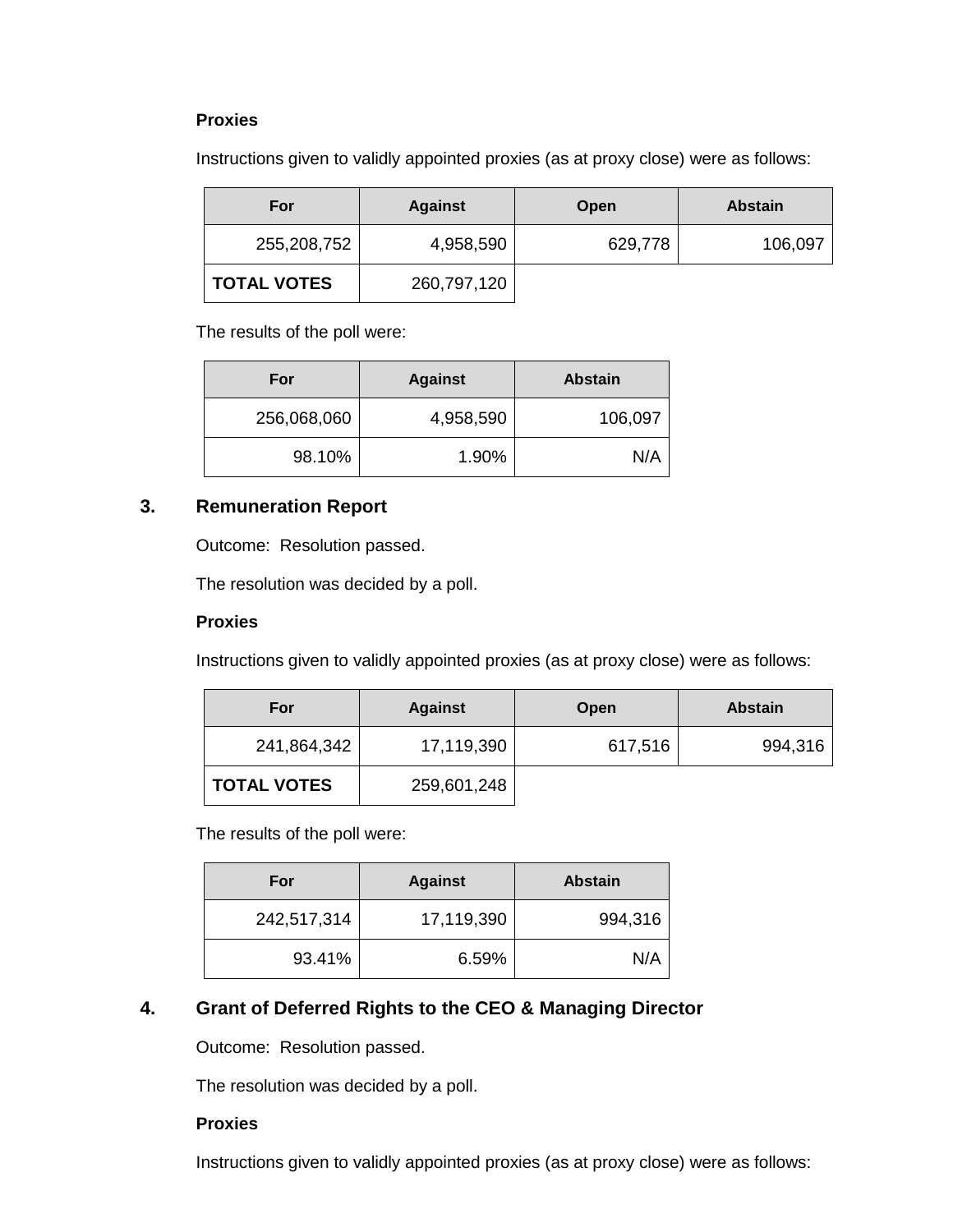| For                | <b>Against</b> | Open    | <b>Abstain</b> |
|--------------------|----------------|---------|----------------|
| 255,196,918        | 3,784,058      | 624,378 | 990,210        |
| <b>TOTAL VOTES</b> | 259,605,354    |         |                |

The results of the poll were:

| For         | <b>Against</b> | <b>Abstain</b> |
|-------------|----------------|----------------|
| 256,011,753 | 3,784,058      | 990,210        |
| 98.54%      | 1.46%          | N/A            |

## **SPECIAL BUSINESS**

## **5. Change of Company Name and Constitution**

Outcome: Resolution passed.

The resolution was decided by a poll.

#### **Proxies**

Instructions given to validly appointed proxies (as at proxy close) were as follows:

| For                | <b>Against</b> | Open    | <b>Abstain</b> |
|--------------------|----------------|---------|----------------|
| 260,054,555        | 90,148         | 641,988 | 116,526        |
| <b>TOTAL VOTES</b> | 260,786,691    |         |                |

The results of the poll were:

| For         | <b>Against</b> | <b>Abstain</b> |
|-------------|----------------|----------------|
| 260,411,162 | 605,059        | 116,526        |
| 99.77%      | 0.23%          | N/A            |

## **6(a) Approval of Financial Assistance (Adshel Acquisition)**

Outcome: Resolution passed.

The resolution was decided by a poll.

## **Proxies**

Instructions given to validly appointed proxies (as at proxy close) were as follows: